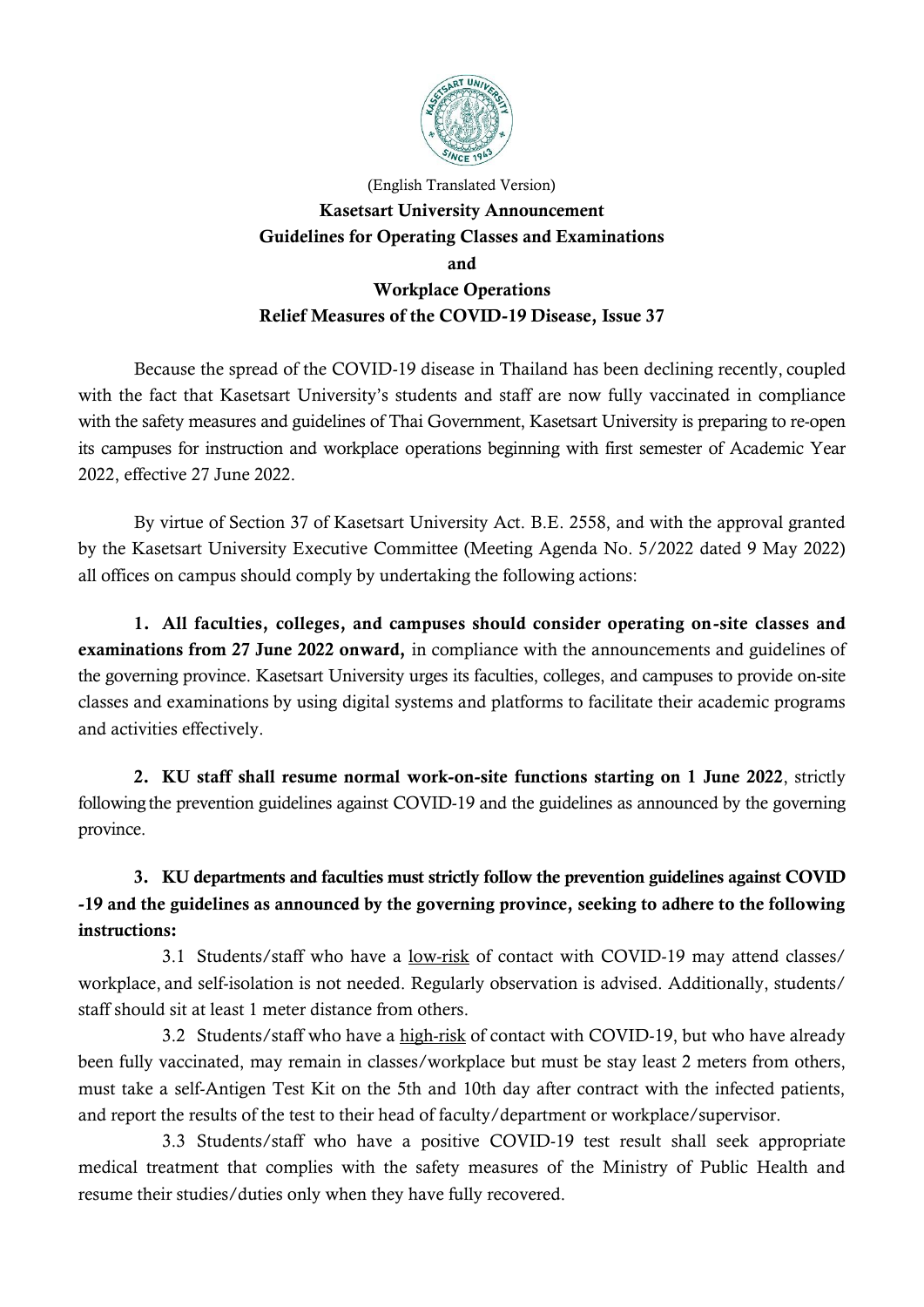3.4 International students/staff who seek to enter Thailand by air will be subject to new entry measures and guidelines of the Ministry of Foreign Affairs (register with Thailand Pass, if required). Copies of the relevant documents must be presented prior to returning to classes/workplace.

3.5 Heads of administrative units shall continue to supervise the prevention guidelines against COVID-19 (e.g., body temperature check before entering a building or venue, wearing a face mask, providing alcohol-based hand sanitizer at the point of entry and keeping the venue sanitary, complying with physical distancing and ensuring a good ventilation system).

If students/staff have an illness or a body temperature more than 37.5 degree, they should take a self-Antigen Test Kit and be monitored. If the test shows a positive COVID-19 infection, they must seek medical treatment immediately and comply with the health and safety measures stipulated by the Ministry of Public Health and follow the instructions of their medical caretaker.

**4. KU departments or academic units overseeing student activities (e.g., student association activities, student club activities, sports activities and the other on-campus student events) shall strictly comply with Thai government's prevention measures as follows:**

4.1 All student activities shall be conducted in compliance with guidelines to the prevent the spread of COVID-19.

(1) Ensure screening measures are implemented for any person seeking to enter the

(2) Wear a face mask at all time

building

(3) Keep physical distancing at least 1-2 meter

(4) Provide alcohol-based hand gel or soap and water at the entry and at areas heavily used by multiple people

(5) Keep the venue sanitary with appropriate ventilation system

(6) If students who have an illness or have a high-risk of contact with COVID-19, they shall inform the event's coordinator immediately.

4.2 Guidelines for organizing student activities on campus:

(1) Venues and buildings may be used for student activities from 8:30-22:00 (subject to the guidelines of the venue).

(2) Onsite activities are permitted to held in closed or covered areas, with participants not exceeding 1,000 people. If the activity is held in an open-air area, the number of participants shall be adjusted as appropriate as the venue's capacity, adhering to distancing guidelines.

## **5. Travelling aboard and organizing academic conferences or International academic seminars.**

5.1 Travelling aboard for an academic mission, research, academic services or other related activities under the auspices of Kasetsart University may be carried out. The head of the department or the vice president should supervise and approve requests for travel, as appropriate.

5.2 Academic conferences or international academic seminars should be conducted as appropriate (online, on-site, or hybrid format), to ensure strict compliance with guidelines intended to prevent and control diseases, as prescribed by governmental bodies.